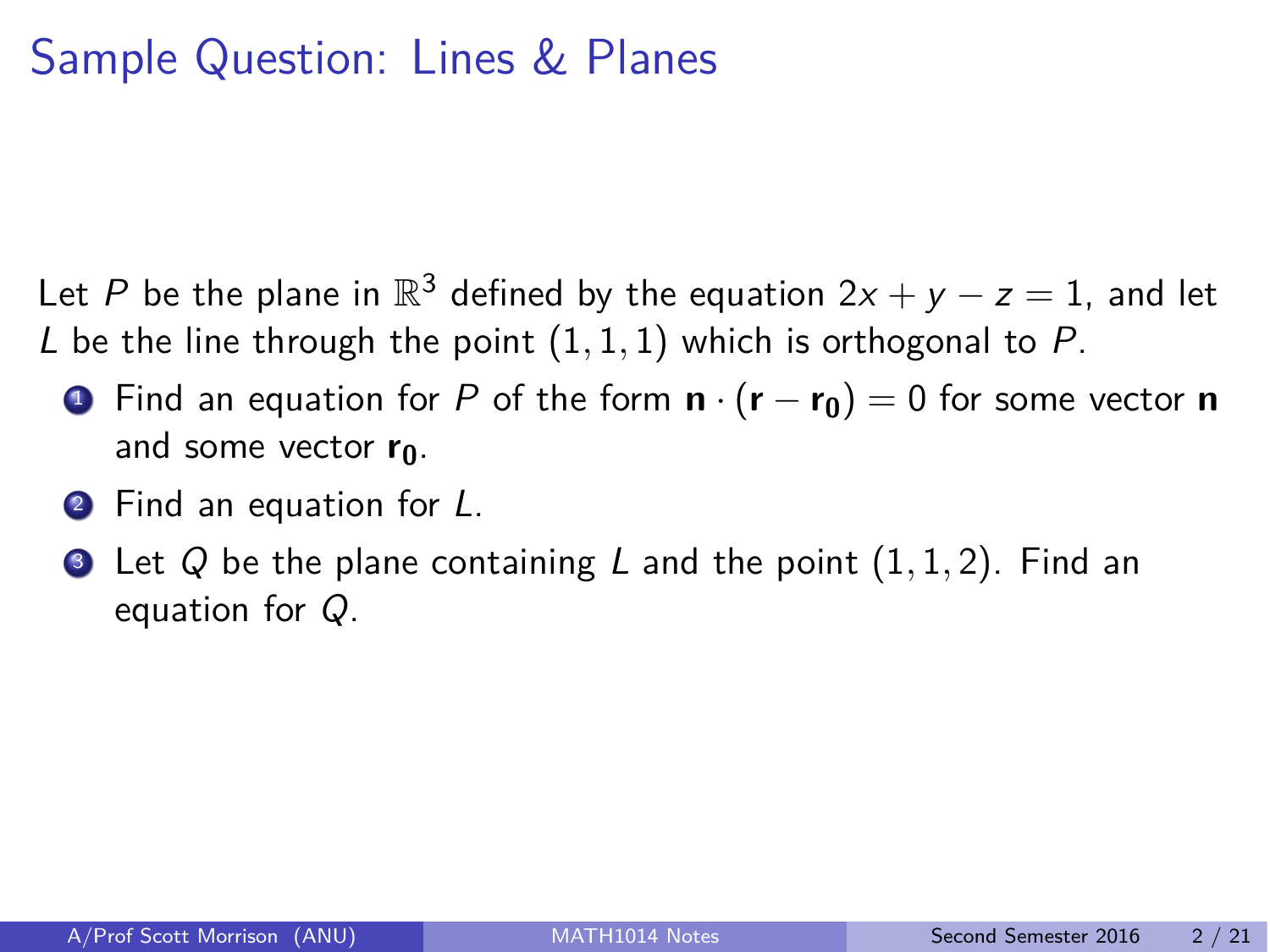### Sample Question: Bases & Coordinates

The set 
$$
B = \{t+1, 1+t^2, 3-t^2\}
$$
 is a basis for  $\mathbb{P}_2$ .  
\n• If  $p(t) = \begin{bmatrix} 1 \\ 1 \\ -1 \end{bmatrix}_B$ , express p in the form  $p(t) = a + bt + ct^2$ .

**2** Find the coordinate vector of the polynomial  $q(t) = 2 - 2t$  with respect to *B* coordinates.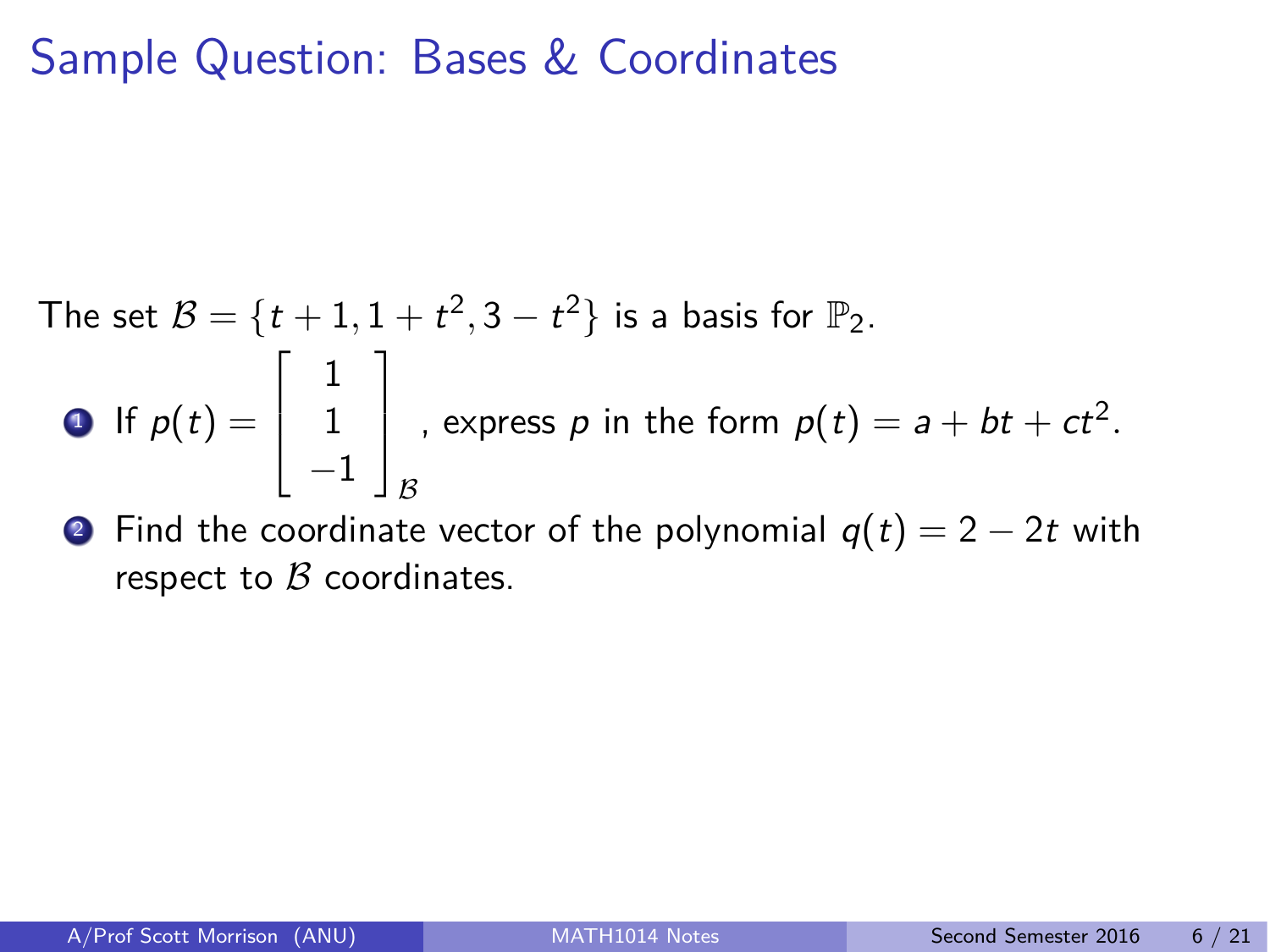# Sample Question: Vector Spaces

Decide whether each of the following sets is a vector space. If it is a vector space, state its dimension. If it is not a vector space, explain why.

 $\bullet$  *A* is the set of 2  $\times$  2 matrices whose entries are integers.

 $2$   $\,$   $\,$   $\,$   $\,$   $\,$  is the set of vectors in  $\mathbb{R}^{3}$  which are orthogonal to  $\overline{\mathcal{L}}$ 

<sup>3</sup> *C* is the set of polynomials whose derivative is 0:

$$
C = \{p(x) \in \mathbb{P} \mid \frac{d}{dx}p(x) = 0\}.
$$

 $\sqrt{ }$ 

1 0 2 T

 $\vert \cdot$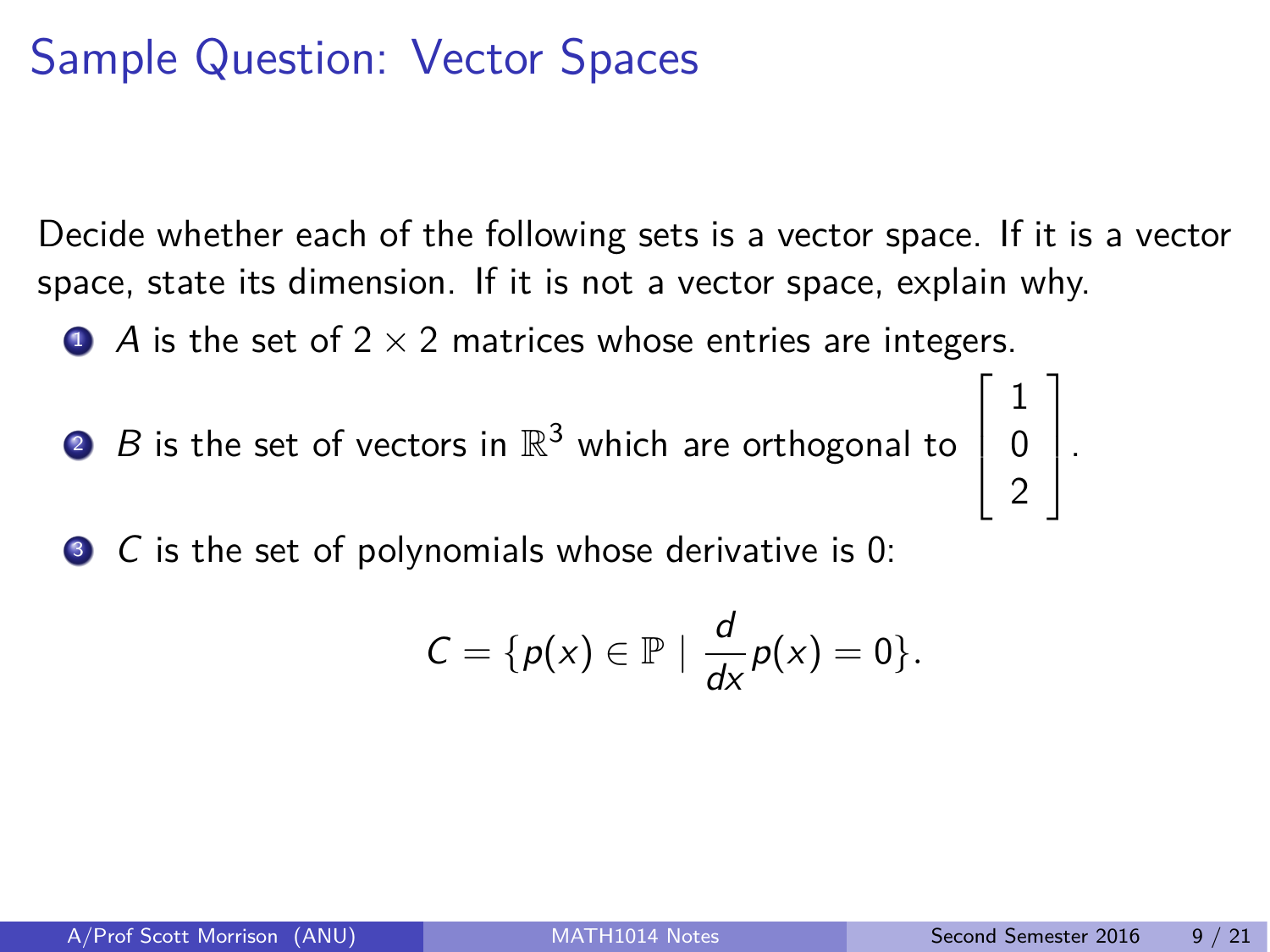### Sample Question: Linear transformations

A linear transformation  $T : M_{2 \times 2} \rightarrow M_{2 \times 2}$  is defined by:

$$
T\left(\begin{bmatrix} a & b \\ c & d \end{bmatrix}\right) = \begin{bmatrix} a & b \\ c & d \end{bmatrix} \begin{bmatrix} 1 & -1 \\ -1 & 1 \end{bmatrix}.
$$
  
(a) Calculate  $T\left(\begin{bmatrix} a & b \\ c & d \end{bmatrix}\right).$   
(b) Which, if any, of the following matrices are in ker(T)?

$$
\begin{bmatrix} 1 & 1 \\ 3 & 3 \end{bmatrix} \qquad \begin{bmatrix} 1 & 3 \\ 3 & 1 \end{bmatrix} \qquad \begin{bmatrix} 1 & 3 \\ 1 & 3 \end{bmatrix}
$$

(c) Which, if any, of the following matrices are in range(*T*)?

$$
\begin{bmatrix} -2 & 2 \\ 2 & -2 \end{bmatrix} \qquad \begin{bmatrix} 1 & -1 \\ -2 & 2 \end{bmatrix} \qquad \begin{bmatrix} 1 & 0 \\ 0 & 1 \end{bmatrix}
$$

(d) Find the kernel of  $T$  and explain why  $T$  is not one to one.  $(e)$  Explain why *T* does not map  $M_{2\times 2}$  onto  $M_{2\times 2}$ .